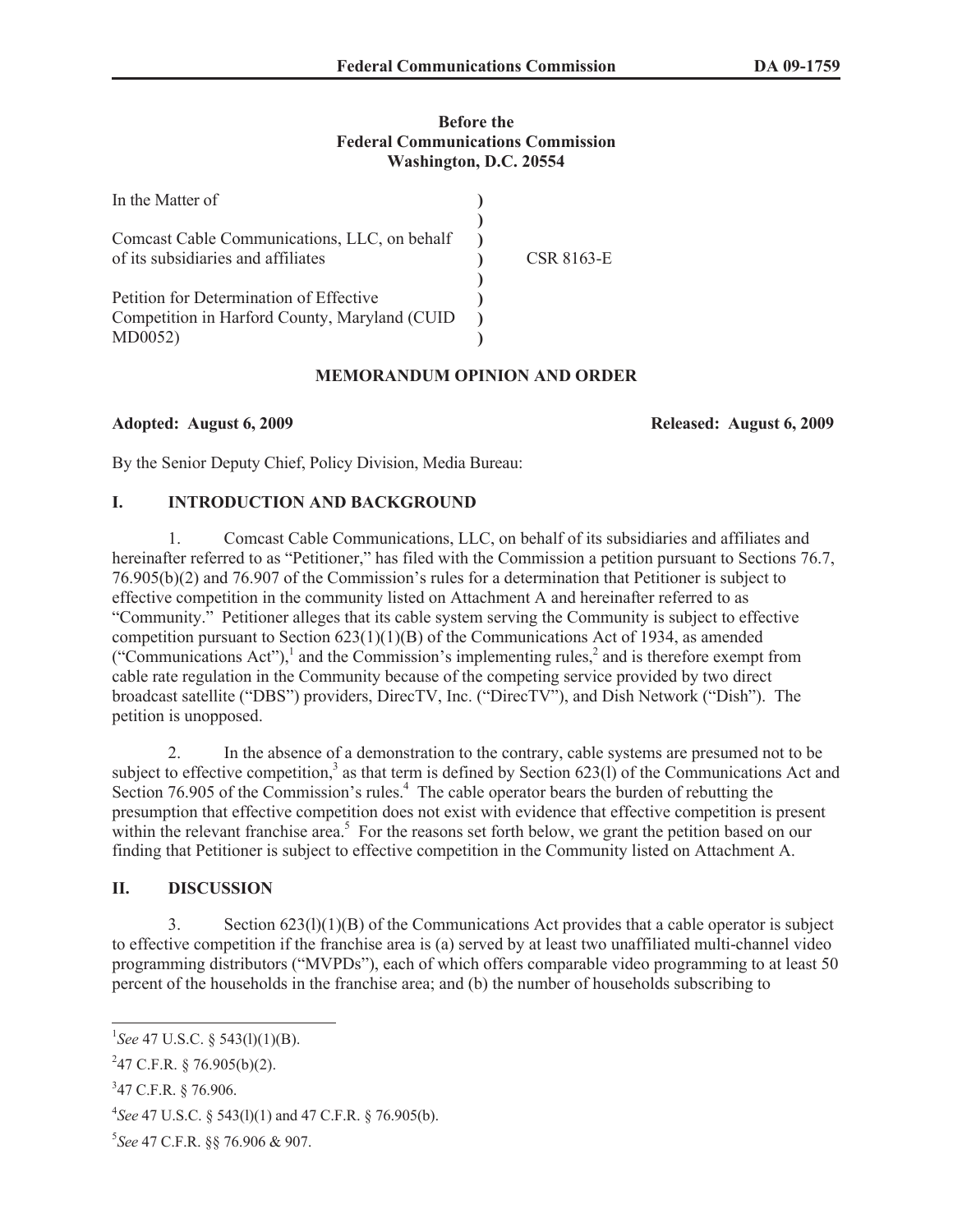programming services offered by MVPDs other than the largest MVPD exceeds 15 percent of the households in the franchise area.<sup>6</sup> This test is otherwise referred to as the "competing provider" test.

4. The first prong of this test has three elements: the franchise area must be "served by" at least two unaffiliated MVPDs who offer "comparable programming" to at least "50 percent" of the households in the franchise area.<sup>7</sup>

5. Turning to the first prong of this test, it is undisputed that this Community is "served by" both DBS providers, DIRECTV and Dish, and that these two MVPD providers are unaffiliated with Petitioner or with each other. A franchise area is considered "served by" an MVPD if that MVPD's service is both technically and actually available in the franchise area. DBS service is presumed to be technically available due to its nationwide satellite footprint, and presumed to be actually available if households in the franchise area are made reasonably aware of the service's availability. $8$  The Commission has held that a party may use evidence of penetration rates in the franchise area (the second prong of the competing provider test discussed below) coupled with the ubiquity of DBS services to show that consumers are reasonably aware of the availability of DBS service.<sup>9</sup> The "comparable programming" element is met if a competing MVPD provider offers at least 12 channels of video programming, including at least one channel of nonbroadcast service programming<sup>10</sup> and is supported in this petition with copies of channel lineups for both DIRECTV and Dish.<sup>11</sup> Also undisputed is Petitioner's assertion that both DIRECTV and Dish offer service to at least "50 percent" of the households in the Community because of their national satellite footprint.<sup>12</sup> Accordingly, we find that the first prong of the competing provider test is satisfied.

6. The second prong of the competing provider test requires that the number of households subscribing to MVPDs, other than the largest MVPD, exceed 15 percent of the households in a franchise area. Petitioner asserts that it is the largest MVPD in the Community.<sup>13</sup> Petitioner sought to determine the competing provider penetration in the Community by purchasing a subscriber tracking report from the Satellite Broadcasting and Communications Association ("SBCA") that identified the number of subscribers attributable to the DBS providers within the Community on a zip code plus four basis.<sup>14</sup>

7. Based upon the aggregate DBS subscriber penetration levels that were calculated using Census 2000 household data,<sup>15</sup> as reflected in Attachment A, we find that Petitioner has demonstrated that the number of households subscribing to programming services offered by MVPDs, other than the largest MVPD, exceeds 15 percent of the households in the Community. Therefore, the second prong of the competing provider test is satisfied for each of the Community.

6 47 U.S.C. § 543(1)(1)(B); *see also* 47 C.F.R. § 76.905(b)(2).

<sup>9</sup>*Mediacom Illinois LLC,* 21 FCC Rcd 1175 (2006)*.*

<sup>10</sup>*See* 47 C.F.R. § 76.905(g). *See also* Petition at 4.

<sup>11</sup>*See* Petition at Exh. 1.

<sup>12</sup>*Id.* at 2-3.

 $^{13}$ *Id.* at 6.

<sup>15</sup>*Id.* at 6 & Exh. 5.

 $747$  C.F.R. § 76.905(b)(2)(i).

<sup>8</sup> *See* Petition at 3.

 $14$ *Id.* at 5-6. A zip code plus four analysis allocates DBS subscribers to a franchise area using zip code plus four information that generally reflects franchise area boundaries in a more accurate fashion than standard five digit zip code information.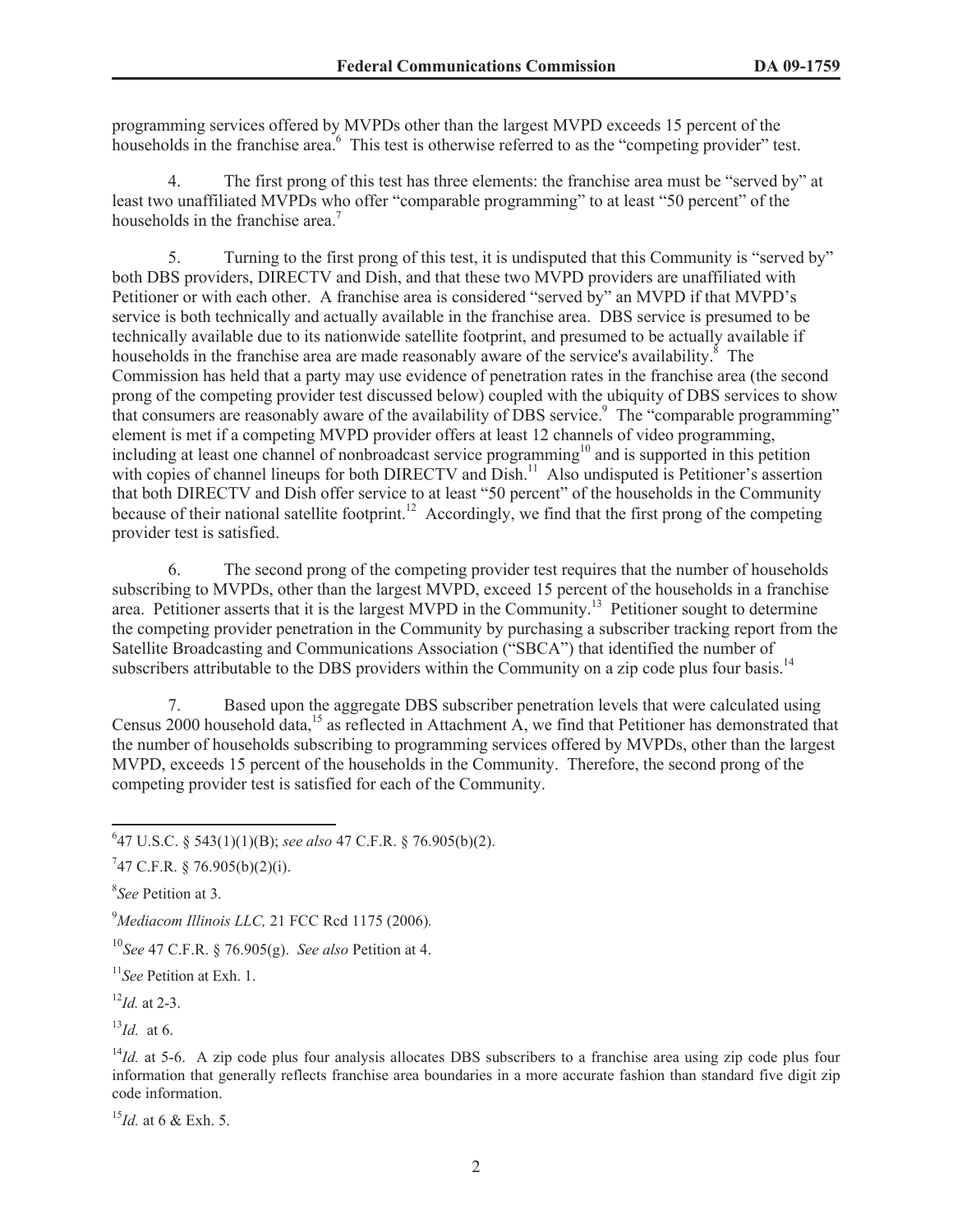8. Based on the foregoing, we conclude that Petitioner has submitted sufficient evidence demonstrating that both prongs of the competing provider test are satisfied and Petitioner is subject to effective competition in the Community listed on Attachment A.

### **III. ORDERING CLAUSES**

9. Accordingly, **IT IS ORDERED** that the petition for a determination of effective competition filed in the captioned proceeding by Comcast Cable Communications, LLC, on behalf of its subsidiaries and affiliates, **IS GRANTED**.

10. **IT IS FURTHER ORDERED** that the certification to regulate basic cable service rates granted to any of the Community set forth on Attachment A **IS REVOKED**.

11. This action is taken pursuant to delegated authority pursuant to Section 0.283 of the Commission's rules.<sup>16</sup>

## FEDERAL COMMUNICATIONS COMMISSION

Steven A. Broeckaert Senior Deputy Chief, Policy Division, Media Bureau

<sup>16</sup>47 C.F.R. § 0.283.